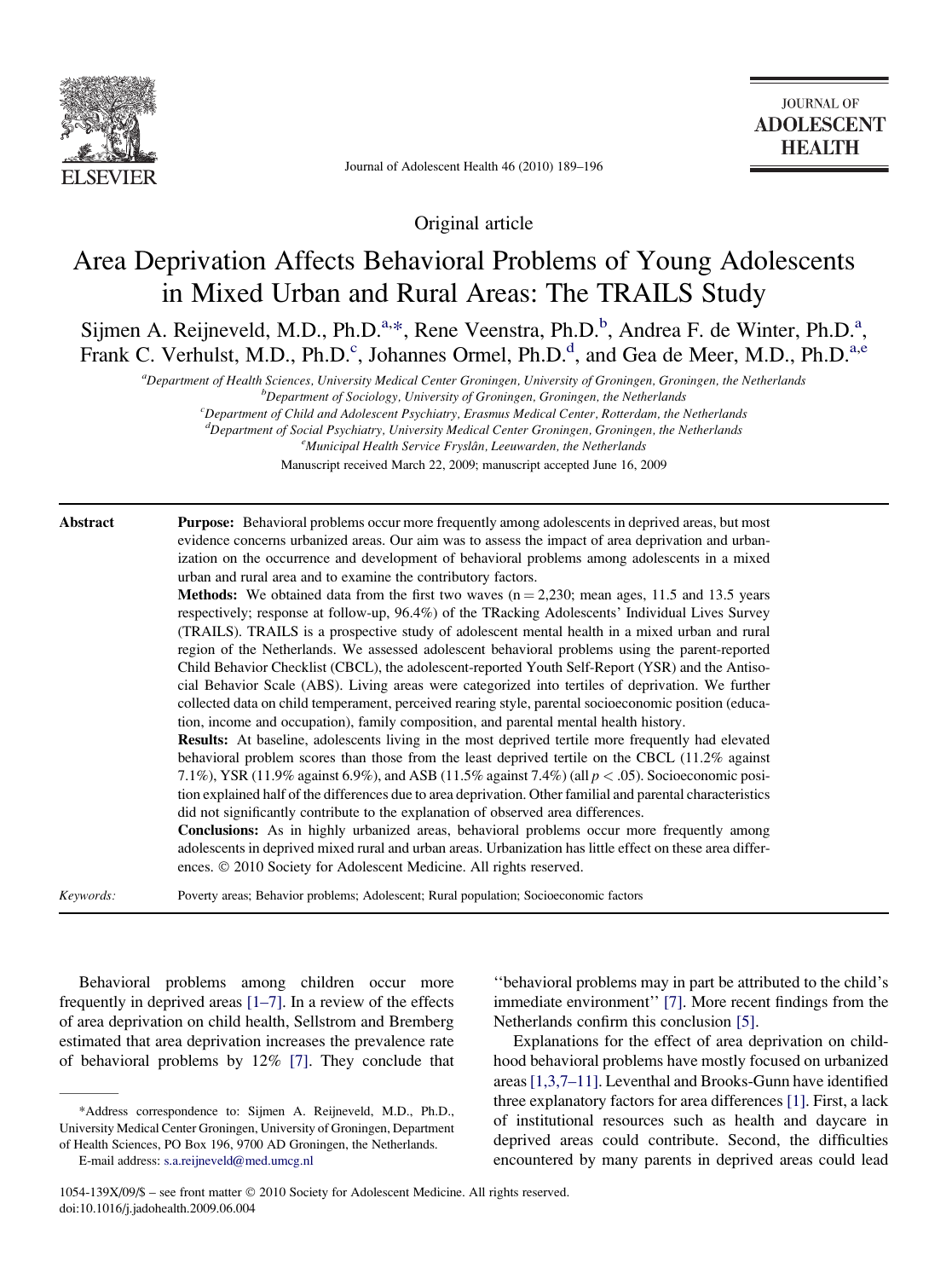to more child behavioral problems as parents transfer their own economic, social, and health difficulties and the resulting psychological problems to the relationships that they have with their children. Third, the norms and collective efficacy that shape child behavior could be insufficient in deprived areas. More recent findings on the effects of time spent unattended in such areas confirm this[\[9,12\]](#page-6-0). In addition to the effects of areas on child behavioral problems, as summarized by Leventhal and Brooks-Gunn [\[1\]](#page-6-0), selective migration could also be a contributing factor. Better-adapted parents and their children could be more likely to leave deprived areas; conversely, the less behaviorally adapted could be more likely to move into more deprived areas [\[4\].](#page-6-0)

Evidence related to these explanations is mostly absent regarding less urbanized areas [\[1,7\].](#page-6-0) One might assume that social cohesion is stronger in smaller communities, which in turn causes the effects of area deprivation on child behavioral problems to be less pronounced as collective efficacy in rearing is better. In addition, hardly any studies of socioeconomic disparity in adolescent mental health have been performed in rural or less urbanized areas.

The aim of this paper is to assess the impact of area deprivation and urbanization on the occurrence and inception of behavioral problems among young adolescents in a mixed urban and rural area. Furthermore, we evaluate the impact of child and family characteristics such as parenting practices, child temperament, family socioeconomic position, and parental mental health on the occurrence and inception of these behavioral problems in deprived areas. We studied a large sample of adolescents in an age range of 10–14 years, which represents a vulnerable period in the development of behavioral problems [\[3\].](#page-6-0)

## Methods

### Sample and procedure

The TRacking Adolescents' Individual Lives Survey (TRAILS) is a prospective cohort study of young Dutch adolescents, designed to examine and explain the progress of mental health and social development from preadolescence into adulthood. The TRAILS target sample comprised both urban and rural areas in the northern Netherlands [\[11,13,14\]](#page-6-0).

Enrolment started in 2001. Children were included if they were aged 10–11 years and attending schools that were willing and able to participate ( $N = 2.935$  children). Of these, 2,230 provided informed consent to participate from both parent and child (76.0%). The mean age of the participating children was 11.1 (SD = .55); 50.8% were female;  $10.3\%$ had at least one parent born in a non-Western country; and 32.6% of children had a father and 37.9% a mother with a low educational level (defined as having graduated from a lower level secondary school at most). Boys, children from lower social strata, and children with poorer school performance were slightly more likely to belong to the nonresponse group [\[13\]](#page-6-0). Of the 2,230 baseline participants, 96.4% (N = 2,149; 51.0% girls) participated at T2. Mean age at T2 was 13.6 years  $(SD = .53)$ . The sample and sample selection at T1 has been described more extensively elsewhere [\[13–15\].](#page-6-0)

For the first measurement wave, well-trained interviewers visited one of the parents (preferably the mother, 95.6%) at their homes to administer an interview covering the child's developmental history and somatic health, parental psychopathology, and care use. The parent was also asked to fill out a questionnaire. The children filled out questionnaires at school in class under the supervision of one or more TRAILS assistants. During the second wave, children and parents filled out questionnaires at home. The design of each wave of the study was separately approved by the Dutch national Medical Ethics Committee, including the written informed consent by both child and parents.

#### Measures

Area deprivation was measured by the national area deprivation score per neighborhood as published by the Dutch Social and Cultural Planning Office [\[16\].](#page-7-0) This score is based on unemployment, mean income, and educational level per area [\[17\].](#page-7-0) For the current study we used the 1998 values for the summary factor. Urbanization was assessed by the number of residential addresses per 3.14 square kilometers (i.e., by drawing a circle with a radius of one kilometer from each point) [\[18\].](#page-7-0) Following the guidelines of Statistics Netherlands, it was dichotomized as less than 1,000 for rural and against 1,000 and more for urban [\(http://www.rivm.nl/](http://www.rivm.nl/vtv/object_map/o2617n21780.html) [vtv/object\\_map/o2617n21780.html\)](http://www.rivm.nl/vtv/object_map/o2617n21780.html).

Behavioral problems were assessed using the Child Behavior Checklist (CBCL), the Youth Self-Report (YSR) and the Antisocial Behavior Scale (ABS) in both waves. The CBCL and YSR are highly reliable and valid measures of behavioral and emotional problems over the preceding 6 months [\[19–22\].](#page-7-0) They are filled out by parents and adolescents or preadolescents respectively, but in other respects contain similar items. For the current study we used the Externalising Problems broad-band scale that focuses on behavioral problems, that is, the Delinquent and Aggressive Behavior syndrome scales. Children were allocated either to a normal or clinical (elevated) range, using the 90th percentiles of the Dutch normative sample as the cut-off [\[23\]](#page-7-0).

The ABS consists of 23 items from the ''self-reported delinquency scale'' of Moffitt and Silva [\[24\]](#page-7-0). Children were asked if they had committed any of these delinquent offenses and how often (frequency value:  $0 =$  never;  $1 =$  once; 2 = two to three times; 3 = four to six times; and  $4 =$  seven times or more). The offense questions referred to a period of 6 months. Sum scores were dichotomized at the 90th percentile, similar to the CBCL and YSR.

Parenting practices were measured using the EMBU-C, a Swedish acronym for ''My Memories of Upbringing'' [\[25\]](#page-7-0). It examines a child's perception of his/her upbringing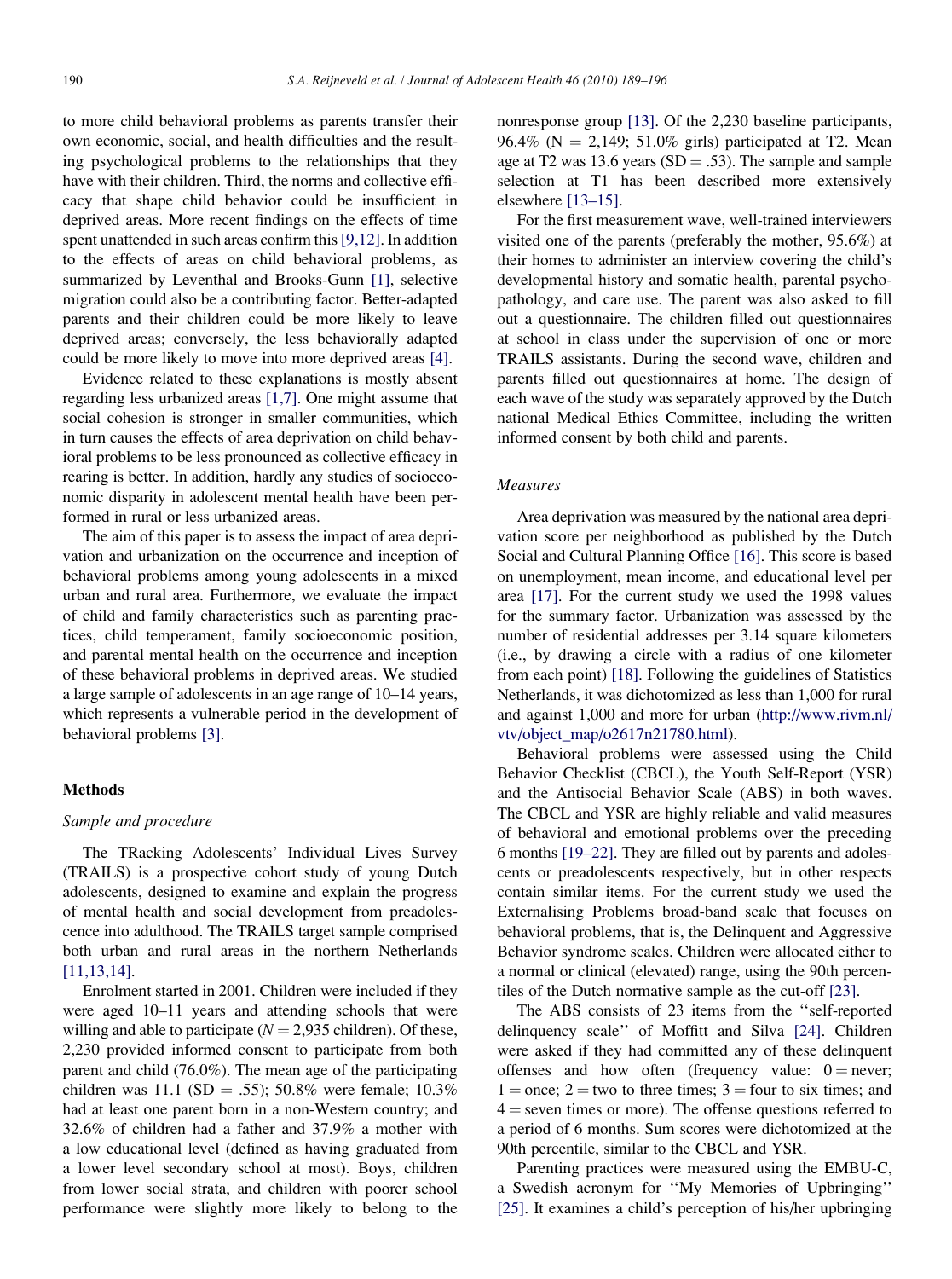and the parents' rearing practices. The EMBU-C consists of 47 items examining aspects of parental rearing practices (rejection, overprotection, and emotional warmth). Each item, scored on a four-point scale ( $1 =$  never;  $2 =$  sometimes;  $3 =$  often;  $4 =$  yes, almost always), is rated by children for their fathers and mothers [\[26\]](#page-7-0). Rejection is characterized by hostility, punishment (physical or otherwise, abusive or otherwise), derogation, and blaming of subject (12 items, Cronbach alpha,  $\alpha = .84$  for both fathers and mothers). Overprotection is characterized by fearfulness and anxiety for the child's safety, guilt engendering, and intrusiveness (12 items,  $\alpha = .70$  for fathers, and  $\alpha = .71$  for mothers). Emotional warmth measures giving special attention, praise for approved behavior, unconditional love, and being supportive and affectionately demonstrative (18 items,  $\alpha = .91$  for both fathers and mothers). The answers for both parents were highly correlated ( $R^2 = .67$  for rejection, .81 for overprotection, and .79 for emotional warmth), so for each aspect, we used the mean values across both parents.

Family socioeconomic status (SES) was measured by family income, highest maternal educational level attained, and paternal occupational level based on the International Standard Classification for Occupations [\[27\]](#page-7-0).

Parental mental health history was assessed using the TRAILS Family History Interview at T1. This was administered during the parent interview at T1 to the parental informant (normally the child's mother), who was interviewed about personal history and about the child's other biological parent. Five dimensions of parental psychopathology were assessed: depression, anxiety (jointly: internalizing problems), substance abuse, persistent antisocial behavior (jointly: externalizing behavior), and psychosis. A description of the symptoms that the DSM-IV uses to characterize each of these dimensions was presented to the parental informant through a vignette. The parent was then asked about lifetime occurrence, professional treatment and medication. Based on the interview, parents could be allocated to one of three categories for each dimension:  $0 =$  probably never had an episode,  $1 =$  probably yes; and  $2 =$  probably yes with treatment and/or medication (or police contact in the case of antisocial behavior) [\[28\].](#page-7-0) In the analyses, we used the lifetime rates for internalizing and externalizing behavior from both parents.

## Data analyses

In the analyses, we first assessed differences according to area deprivation in the occurrence of parent- and adolescentreported behavioral problems, based on the CBCL and YSR respectively, and of adolescent-reported antisocial behavior based on the ABS, at T1 and T2. We further denote these jointly as ''behavioral problems.'' For this purpose, we divided area deprivation into three tertiles. Next, we assessed to what degree family SES, or parental mental health history and parenting practices contributed to area differences at T1. We then assessed the degree to which additional differences existed because of the urbanization of the area, and whether urbanization modified the effect of area deprivation. We repeated these analyses to consider changes between T1 and T2 by constructing a model that used T2 outcomes with adjustment for T1 outcomes. Subsequently, we added the same variables as in the above-mentioned analysis. Because of the potential clustering of outcomes by area, we used multilevel techniques to assess the degree to which clustering by area occurred, using MLWin2.02 [\[29,30\].](#page-7-0) We computed two measures of area level variance and clustering, the intraclass correlation (ICC), and the median odds ratio (MOR) [\[31\].](#page-7-0) The ICC concerns the proportion of variance in the outcome that is attributable to the area. Its meaning in multilevel logistic regression is limited, however, because its value then also depends on the prevalence of the outcome. The MOR is the median value of the odds ratio between the area with the highest risk and the area with the lowest risk when randomly picking out two areas. It shows the extent to which the individual probability of having externalizing problems is determined by residential area. It thus quantifies contextual effects at an odds ratio scale.

## Results

Adolescents lived in 211 neighborhoods; the mean population size was 4,103 (standard deviation [SD] 3,121; range 40–13,250), mean country surface 1.46 square kilometers (SD 2.57; range .07–49.39). The socioeconomic position of the study area is less favorable than that for the remainder of the Netherlands. Mean area deprivation in the study region was .48 (SD 1.19) compared with .00 (SD 1.00) for the entire Netherlands. As a consequence, the tertiles of adolescents in our sample with unfavorable and intermediate deprivation scores actually had deprivation scores above the national average (i.e., they were above 0); only one-third scored below (i.e., favorable). Of the sample, 25.2% came from rural areas and the remainder from moderately to highly urbanized areas [\(Table 1](#page-3-0)).

The proportion of adolescents with an elevated score on the CBCL, the YSR or the ABS was lowest in the most favorable tertile. All differences, except for the CBCL at age 13–14 years, were statistically significant [\(Table 2\)](#page-3-0).

Multilevel logistic regression analyses showed that family SES explains almost half of the increased prevalence of problems in the more deprived areas at age 10–11 years, somewhat more for parent- and child-reported behavioral and emotional problems than for child-reported antisocial behavior ([Table 3](#page-4-0)). After adjustment for family SES, the relationships of CBCL and YSR to area deprivation lost statistical significance. Adjustment for parenting style and family history of mental health problems barely affected the size of the differences by area deprivation. The same holds true for the urbanization of the area. Urbanization did not modify the effects of area deprivation (data not shown); that is, the associations of area deprivation with the outcomes are similar in urban and rural areas. In all of the models,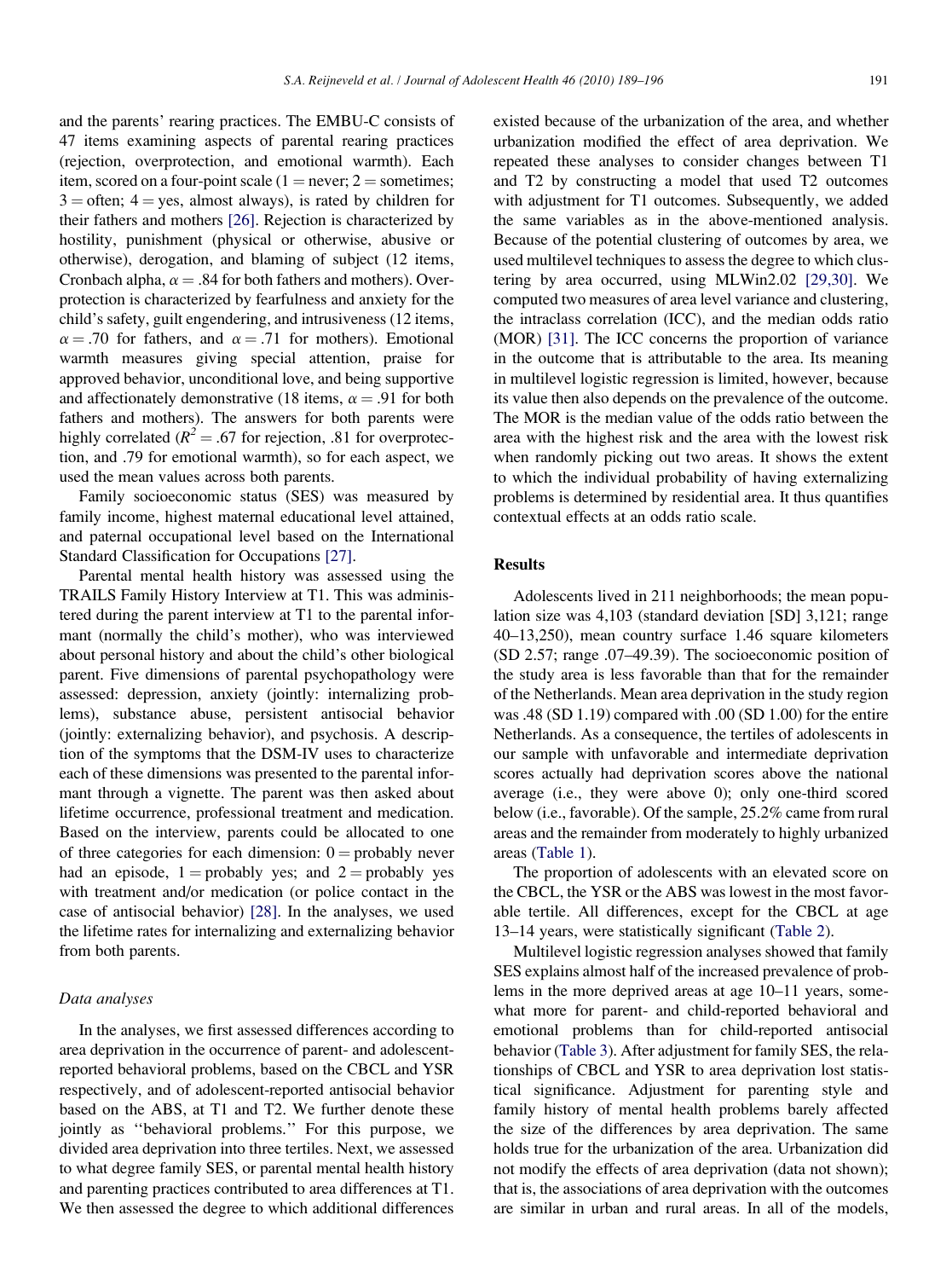<span id="page-3-0"></span>

| Table 1                                                                                |
|----------------------------------------------------------------------------------------|
| Urbanization of areas (number of inhabitants per square kilometer) by area deprivation |

|                 | Very urbanized $(>2,500)$ | Urbanized (1,500–2,499) | Mixed (1,000–1,499) | Rural (500–999) | Very rural $(0-499)$ |  |  |
|-----------------|---------------------------|-------------------------|---------------------|-----------------|----------------------|--|--|
| Number          | 273                       | 408                     | 793                 | 297             | 229                  |  |  |
| Most favorable  | .0%                       | $9.3\%$                 | 56.0%               | 45.8%           | 23.1%                |  |  |
| Intermediate    | 28.6%                     | 62.7%                   | 22.4%               | 31.0%           | 43.7%                |  |  |
| Least favorable | 71.4%                     | 27.9%                   | 21.6%               | 23.2%           | 33.2%                |  |  |

differences based on area deprivation mostly concern the most favorable tertile compared with the other two tertiles. Differences between the intermediate and unfavorable tertiles are fairly small.

Regarding clustering at the area level, ICCs were generally small, but MOR indices showed a relatively large clustering by residential area compared with the effects of area deprivation. In particular for the CBCL, the MORs were in the same range as the ORs for area deprivation, and MORs decreased relatively little when factors at the individual level were added.

Regarding changes between ages 10–11 and 13–14 years, [Table 4](#page-5-0) shows that having an elevated score at age 10–11 was strongly associated with having one at age 13–14, odds ratios being in the range of 10 (ABS) to 20 (CBCL). However, after this adjustment for behavioral problems at age 10–11, some differences resulting from area deprivation remained. This effect of area deprivation on the inception of problems only reached statistical significance for self-reported behavioral problems, in particular on the ABS, and not for parentreported ones. Parental SES only slightly affected the inception of behavioral problems; however all but one of the differences due to area deprivation (YSR, intermediate deprivation) lost statistical significance after their introduction to the model. The same held true for parenting style and family history of mental health problems. Adding urbanization to the models did not affect the differences in inception of behavioral problems as seen on the basis of area deprivation. Urbanization also did not modify the effect of area deprivation on changes in the outcomes (data not shown); that is, the associations of area deprivation with the inception of behavioral problems did not vary between urban and rural areas.

Regarding clustering at the area level, intraclass correlations were mostly close to zero. The MOR indices showed that clustering by area was smaller than at baseline, and their values reduced largely by adding baseline problems and (other) factors at the individual and family level.

Regarding urbanization, we repeated all analyses with different cut-offs, using cumulative dichotomizations for all of the five categories that Statistics Netherlands provides (ranging from not urban, slightly urban, moderately urban, urban, to very urban). We found very similar results for all cut-offs; neither did we find any statistically significant effect of urbanization if it was included in the model as a continuous-level variable (not shown).

## **Discussion**

Our study showed that behavioral problems occur more frequently among young adolescents in deprived areas than in favorable areas in a mixed rural and urban region, but that this does not vary on the basis of urbanization. About half of this higher prevalence can be explained by family SES. Other family characteristics such as parental mental health history and parenting style did not play significant roles. The inception of behavioral problems was also more likely in deprived areas, in addition to their already higher prevalence, but only for adolescent-reported problems, not for those reported by parents. Family SES and other family characteristics explained only a small part of the differences due to area deprivation in the inception of behavioral problems between ages 10–11 and 13–14 years. Urbanization had no effects.

Pivotal to our findings is the absence of a differential effect of area deprivation due to urbanization. Until now, by far the most studies have examined urbanized or highly urbanized areas with respect to the effects of area deprivation on public health, starting from the often-implicit assumption that effects are most prominent in large cities [\[1–7\]](#page-6-0). Our findings challenge this assumption, demonstrating that such a differential effect of the level of area deprivation due to urbanization does not hold true for the north of the Netherlands.

This lack of a differential effect on area deprivation due to urbanization is likely to be generalizable. The study area has

Table 2

Prevalence rates (percentages) of elevated scores for externalizing (CBCL and YSR) and antisocial behavior (ABS)

|                                        | Baseline |          |          |       | Follow-up   |         |       |
|----------------------------------------|----------|----------|----------|-------|-------------|---------|-------|
|                                        | N        | CBCL     | YSR      | ABS   | <b>CBCL</b> | YSR     | ABS   |
| Most favorable $(-2.0 \text{ to } 0)$  | 677      | $7.1\%$  | $6.7\%$  | 7.4%  | 8.0%        | $7.0\%$ | 8.0%  |
| Intermediate $(0 \text{ to } 1)$       | 710      | $10.3\%$ | $10.2\%$ | 12.5% | 11.1%       | 12.0%   | 12.9% |
| Least favorable $(1 \text{ to } 3.92)$ | 636      | 11.2%    | 11.9%    | 11.5% | $10.1\%$    | 11.6%   | 13.0% |
| $p$ Value <sup>a</sup>                 |          | .028     | .005     | .004  | .14         | .004    | .003  |

<sup>a</sup> Chi-square tests.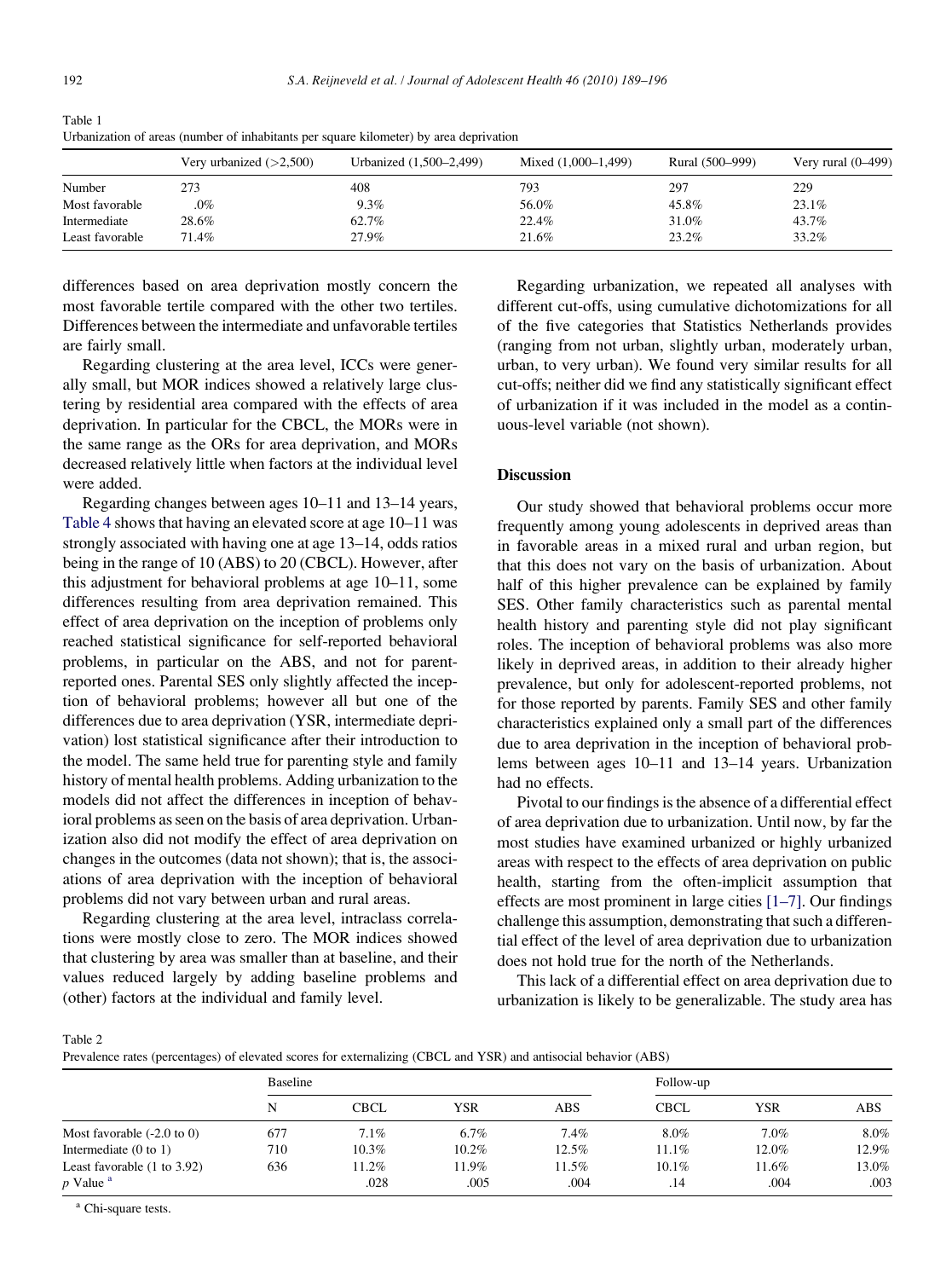<span id="page-4-0"></span>Table 3

|                        | Crude        |      |        | Adjusted for SES |      |        |           | $Idem + urbanization$ |      |           | Adjusted for parenting<br>and familial loading |        | $Idem + urbanization$ |        |      |  |
|------------------------|--------------|------|--------|------------------|------|--------|-----------|-----------------------|------|-----------|------------------------------------------------|--------|-----------------------|--------|------|--|
|                        | <b>OR</b>    |      | 95% CI | <b>OR</b>        |      | 95% CI | <b>OR</b> | 95% CI                |      | <b>OR</b> |                                                | 95% CI | <b>OR</b>             | 95% CI |      |  |
| <b>CBCL</b>            |              |      |        |                  |      |        |           |                       |      |           |                                                |        |                       |        |      |  |
| Area deprivation       |              |      |        |                  |      |        |           |                       |      |           |                                                |        |                       |        |      |  |
| Favorable              | 1            | Ref  |        |                  | Ref  |        |           | Ref                   |      | 1         | Ref                                            |        | 1                     | Ref    |      |  |
| Intermediate           | 1.48         | .98  | 2.22   | 1.24             | .82  | 1.87   | 1.20      | .80                   | 1.80 | 1.43      | .96                                            | 2.14   | 1.39                  | .93    | 2.07 |  |
| Unfavorable            | 1.68         | 1.11 | 2.53   | 1.19             | .78  | 1.83   | 1.17      | .77                   | 1.78 | 1.56      | 1.04                                           | 2.33   | 1.54                  | 1.03   | 2.30 |  |
| Rural versus urban     |              |      |        |                  |      |        | .79       | .55                   | 1.14 |           |                                                |        | .86                   | .59    | 1.23 |  |
| Intraclass correlation | .056         |      |        | .047             |      |        | .041      |                       |      | .045      |                                                |        | .039                  |        |      |  |
| Median OR              | 1.52         |      |        | 1.47             |      |        | 1.43      |                       |      | 1.45      |                                                |        | 1.41                  |        |      |  |
| <b>YSR</b>             |              |      |        |                  |      |        |           |                       |      |           |                                                |        |                       |        |      |  |
| Area deprivation       |              |      |        |                  |      |        |           |                       |      |           |                                                |        |                       |        |      |  |
| Favorable              |              | Ref  |        |                  | Ref  |        |           | Ref                   |      |           | Ref                                            |        |                       | Ref    |      |  |
| Intermediate           | 1.53         | 1.02 | 2.31   | 1.31             | .88  | 1.94   | 1.27      | .85                   | 1.89 | 1.60      | 1.05                                           | 2.42   | 1.52                  | 1.00   | 2.31 |  |
| Unfavorable            | 1.89         | 1.26 | 2.83   | 1.35             | .90  | 2.03   | 1.38      | .92                   | 2.08 | 1.85      | 1.22                                           | 2.81   | 1.86                  | 1.23   | 2.83 |  |
| Rural versus urban     |              |      |        |                  |      |        | 1.03      | .73                   | 1.45 |           |                                                |        | 1.08                  | .75    | 1.55 |  |
| Intraclass correlation | .017         |      |        | .004             |      |        | .004      |                       |      | .009      |                                                |        | .009                  |        |      |  |
| Median OR              | 1.26         |      |        | 1.11             |      |        | 1.11      |                       |      | 1.18      |                                                |        | 1.18                  |        |      |  |
| <b>ABS</b>             |              |      |        |                  |      |        |           |                       |      |           |                                                |        |                       |        |      |  |
| Area deprivation       |              |      |        |                  |      |        |           |                       |      |           |                                                |        |                       |        |      |  |
| Favorable              | $\mathbf{1}$ | Ref  |        |                  | Ref  |        |           | Ref                   |      | 1         | Ref                                            |        | 1                     | Ref    |      |  |
| Intermediate           | 1.91         | 1.30 | 2.81   | 1.72             | 1.17 | 2.54   | 1.66      | 1.13                  | 2.43 | 2.03      | 1.35                                           | 3.06   | 1.96                  | 1.30   | 2.95 |  |
| Unfavorable            | 1.72         | 1.16 | 2.56   | 1.38             | .92  | 2.08   | 1.32      | .86                   | 2.02 | 1.69      | 1.10                                           | 2.58   | 1.61                  | 1.05   | 2.47 |  |
| Rural versus urbanized |              |      |        |                  |      |        | .93       | .66                   | 1.32 |           |                                                |        | .93                   | .64    | 1.34 |  |
| Intraclass correlation | .021         |      |        | .013             |      |        | .012      |                       |      | .026      |                                                |        | .022                  |        |      |  |
| Median OR              | 1.29         |      |        | 1.22             |      |        | 1.21      |                       |      | 1.33      |                                                |        | 1.30                  |        |      |  |

Occurrence of externalizing problems according to parent report (CBCL), adolescent report (YSR) and adolescent reported antisocial behavior at baseline (age 10–11): Odds ratios (OR) and 95% confidence intervals (CI) derived using multilevel logistic regression

 $Ref = reference category.$ 

higher rates of unemployment and lower mean incomes than the national average [\[32\]](#page-7-0). The lack of economic prospects has led to economic migration out of the most peripheral areas, which may have led to selection effects. Many rural areas worldwide have similar characteristics, which could imply that similar area deprivation effects occur, at least in adolescent behavior [\[33\]](#page-7-0). However, future studies are needed to confirm our findings.

The occurrence of behavioral problems was higher in both the intermediate and the unfavorable area tertiles compared with the favorable one, with differences between intermediate and unfavorable being relatively small compared to the favorable. This could be caused by the area's relatively low SES, which might also be quite difficult to measure in rural areas [\[33\]](#page-7-0). For instance, unemployment could be more hidden because people have given up looking for jobs, whereas low incomes may be at least partially counterbalanced by lower living costs.

Family SES explained slightly more than half (CBCL and YSR) to about one-third (ABS) of the cross-sectional differences in problem scores based on area deprivation, indicating that much of the area effects are simply caused by a concentration of deprived families in these areas. The remaining area differences could be caused by contextual factors that act in deprived urban and rural areas. In both areas types, area deprivation may capture the nature of these contextual factors, even though their presentation may vary according

to the degree of urbanization. Typically, this different presentation could be the contrast between being raised in a highly populated deprived urban area or a relatively empty agricultural area with small-scale rural housing. Social exclusion and low social cohesion can occur in both area types [\[9,12,33,34\].](#page-6-0) Another explanation could be a lack of institutional resources, which has been shown to play a role in behavioral problems in urban deprived areas, such as in Chicago, but which might also play a role in deprived rural areas [\[34\]](#page-7-0). Further research is apparently needed on this topic in rural areas [\[33\].](#page-7-0)

Interestingly, adjustment for parenting style and familial mental health history did not affect the size of the differences in area deprivation, either cross-sectionally nor longitudinally. These two groups of factors have been hypothesized to be mediators of the effects of area deprivation on child mental health, in particular on behavioral problems [\[12,35\]](#page-6-0). Our findings do not support this assumption. In contrast, the SES of the family explains about half of the area differences. This leaves unanswered which factors other than parenting style or familial loading for behavioral problems, as measured by parental mental health history, could explain the mediating role family SES. One possible explanation is SES differences in obtaining mental health care. However, prior research does not confirm such differences for the Netherlands [\[36\]](#page-7-0). This topic therefore needs additional exploration.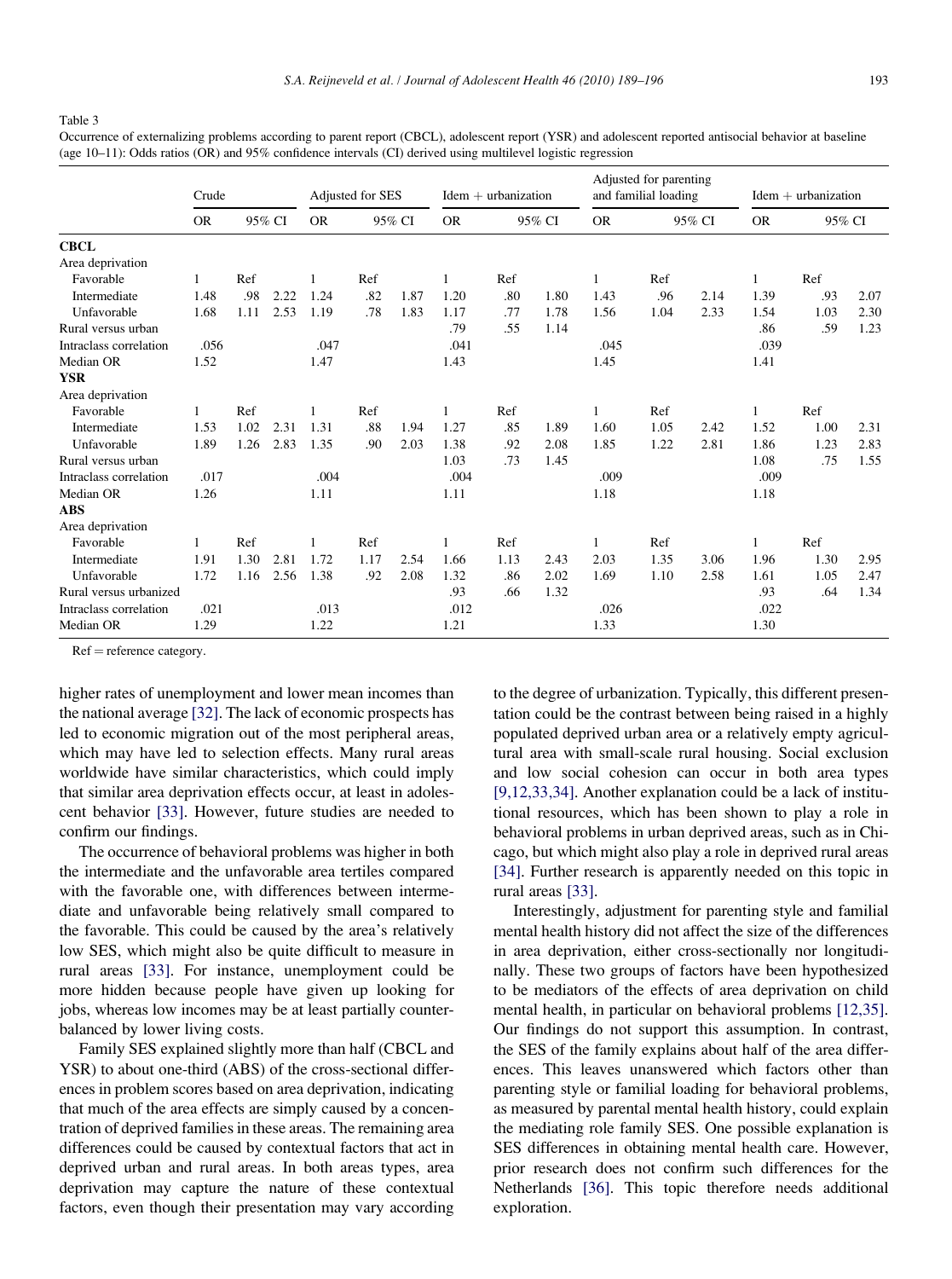<span id="page-5-0"></span>Table 4

Occurrence of externalizing problems according to parent report (CBCL), adolescent report (YSR) and occurrence of adolescent reported antisocial behavior at follow-up (age 13-14), by area deprivation - odds ratios (OR) and 95% confidence intervals (CI) derived using multilevel logistic regression

|                        | Area deprivation, crude |      |        | Area deprivation $+$ baseline |       |        | $Idem + SES$ |        |       | $Idem + urbanization$ |       |        | Area deprivation $+$ baseline<br>$+$ parenting $+$ familial loading |       |        | $Idem + urbanization$ |       |        |
|------------------------|-------------------------|------|--------|-------------------------------|-------|--------|--------------|--------|-------|-----------------------|-------|--------|---------------------------------------------------------------------|-------|--------|-----------------------|-------|--------|
|                        | <b>OR</b>               |      | 95% CI | <b>OR</b>                     |       | 95% CI | <b>OR</b>    | 95% CI |       | <b>OR</b>             |       | 95% CI | <b>OR</b>                                                           |       | 95% CI | <b>OR</b>             |       | 95% CI |
| <b>CBCL</b>            |                         |      |        |                               |       |        |              |        |       |                       |       |        |                                                                     |       |        |                       |       |        |
| Area deprivation       |                         |      |        |                               |       |        |              |        |       |                       |       |        |                                                                     |       |        |                       |       |        |
| Favorable              |                         | Ref  |        |                               | Ref   |        |              | Ref    |       |                       | Ref   |        |                                                                     | Ref   |        |                       | Ref   |        |
| Intermediate           | 1.51                    | 1.00 | 2.30   | 1.24                          | .80   | 1.94   | 1.30         | .83    | 2.04  | 1.26                  | .80   | 1.98   | 1.18                                                                | .76   | 1.84   | 1.14                  | .73   | 1.78   |
| Unfavorable            | 1.36                    | .88  | 2.10   | .99                           | .61   | 1.58   | 1.04         | .63    | 1.70  | 1.05                  | .64   | 1.72   | .93                                                                 | .57   | 1.50   | .93                   | .57   | 1.51   |
| <b>Baseline CBCL</b>   |                         |      |        | 19.57                         | 13.38 | 28.62  | 21.39        | 14.26  | 32.10 | 20.97                 | 13.98 | 31.46  | 16.63                                                               | 11.15 | 24.80  | 16.38                 | 10.96 | 24.48  |
| Rural versus urban     |                         |      |        |                               |       |        |              |        |       | .89                   | .58   | 1.35   |                                                                     |       |        | .98                   | .64   | 1.48   |
| Intraclass correlation | .021                    |      |        | .013                          |       |        | .007         |        |       | .007                  |       |        | .002                                                                |       |        | .001                  |       |        |
| Median OR              | 1.28                    |      |        | 1.22                          |       |        | 1.15         |        |       | 1.15                  |       |        | 1.08                                                                |       |        | 1.06                  |       |        |
| <b>YSR</b>             |                         |      |        |                               |       |        |              |        |       |                       |       |        |                                                                     |       |        |                       |       |        |
| Area deprivation       |                         |      |        |                               |       |        |              |        |       |                       |       |        |                                                                     |       |        |                       |       |        |
| Favorable              |                         | Ref  |        |                               | Ref   |        |              | Ref    |       |                       | Ref   |        |                                                                     | Ref   |        |                       | Ref   |        |
| Intermediate           | 1.90                    | 1.26 | 2.87   | 1.57                          | 1.03  | 2.38   | 1.58         | 1.02   | 2.45  | 1.57                  | 1.02  | 2.41   | 1.54                                                                | 1.00  | 2.36   | 1.52                  | .99   | 2.33   |
| Unfavorable            | 1.86                    | 1.21 | 2.84   | 1.36                          | .87   | 2.12   | 1.36         | .85    | 2.17  | 1.34                  | .84   | 2.14   | 1.25                                                                | .79   | 1.97   | 1.24                  | .79   | 1.97   |
| <b>Baseline YSR</b>    |                         |      |        | 11.55                         | 7.95  | 16.80  | 11.68        | 7.91   | 17.25 | 11.54                 | 7.80  | 17.08  | 9.61                                                                | 6.47  | 14.28  | 9.44                  | 6.34  | 14.05  |
| Rural versus urban     |                         |      |        |                               |       |        |              |        |       | .82                   | .55   | 1.22   |                                                                     |       |        | .85                   | .57   | 1.27   |
| Intraclass correlation | .023                    |      |        | .003                          |       |        | .006         |        |       | .0027                 |       |        | .002                                                                |       |        | .000                  |       |        |
| Median OR              | 1.30                    |      |        | 1.10                          |       |        | 1.15         |        |       | 1.09                  |       |        | 1.07                                                                |       |        | 1.00                  |       |        |
| <b>ABS</b>             |                         |      |        |                               |       |        |              |        |       |                       |       |        |                                                                     |       |        |                       |       |        |
| Area deprivation       |                         |      |        |                               |       |        |              |        |       |                       |       |        |                                                                     |       |        |                       |       |        |
| Favorable              |                         | Ref  |        |                               | Ref   |        |              | Ref    |       |                       | Ref   |        |                                                                     | Ref   |        |                       | Ref   |        |
| Intermediate           | 1.66                    | 1.17 | 2.34   | 1.48                          | 1.02  | 2.14   | 1.43         | .98    | 2.10  | 1.41                  | .96   | 2.06   | 1.42                                                                | .97   | 2.07   | 1.38                  | .95   | 2.02   |
| Unfavorable            | 1.67                    | 1.18 | 2.38   | 1.56                          | 1.07  | 2.28   | 1.41         | .95    | 2.10  | 1.32                  | .88   | 1.97   | 1.39                                                                | .95   | 2.05   | 1.31                  | .89   | 1.94   |
| <b>Baseline ABS</b>    |                         |      |        | 9.51                          | 6.87  | 13.16  | 9.06         | 6.49   | 12.64 | 9.33                  | 6.66  | 13.07  | 9.92                                                                | 6.96  | 14.15  | 10.08                 | 7.05  | 14.44  |
| Rural versus urban     |                         |      |        |                               |       |        |              |        |       | .73                   | .51   | 1.04   |                                                                     |       |        | .73                   | .51   | 1.06   |
| Intraclass correlation | .000                    |      |        | .000                          |       |        | .002         |        |       | .000                  |       |        | .002                                                                |       |        | .000                  |       |        |
| Median OR              | 1.00                    |      |        | 1.00                          |       |        | 1.09         |        |       | 1.03                  |       |        | 1.07                                                                |       |        | 1.03                  |       |        |

 $Ref = reference category$ .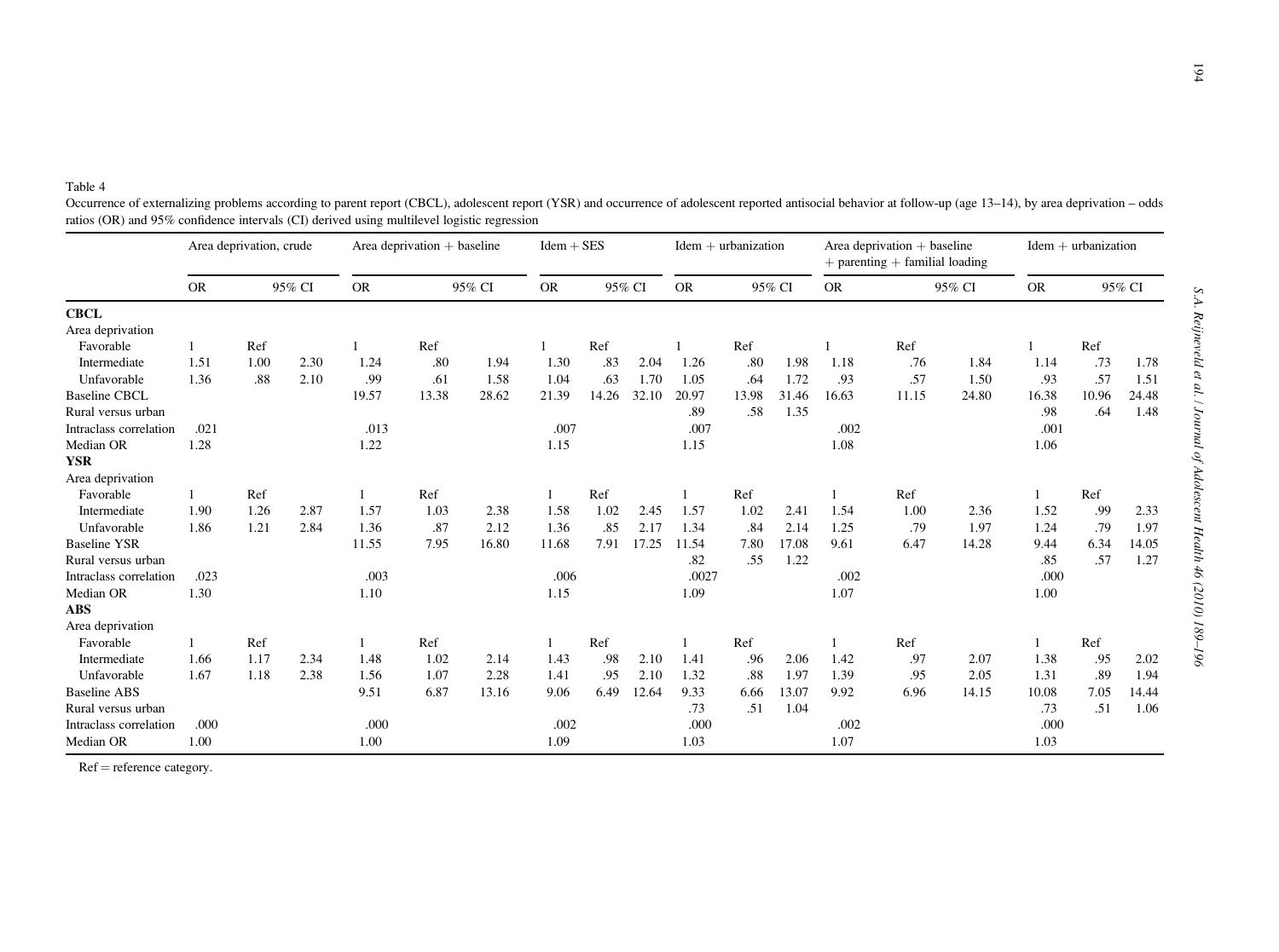<span id="page-6-0"></span>Finally, the effects of area deprivation on antisocial behaviors seem to increase somewhat in the age period that we assessed, in particular those reported by adolescents. This fits with the observations of Ingoldsby and Shaw in their review of neighborhood contextual factors and antisocial pathways, which revealed that childhood and early adolescence (6–14 years) may represent a particularly vulnerable period for adverse neighborhood effects [3]. Apparently, externalizing problems at age 10–11 years continues in later life and does not fade through the exposure to a wider living context when the child moves into secondary school. Regarding antisocial behavior, differences based on area deprivation increase even from age 10 to 14. Based on the mechanisms proposed by Leventhal and Brooks-Gunn [1], an explanation could be that, during this period, adolescents partially escape the tight social control of the rural area in which they live. The fact that only adolescent-reported behavioral problems increase could be because parents become less well informed of the behavior of their children at this age.

#### Study strengths and limitations

The major strengths of this study are its large sample size, high response rate, and low attrition at follow-up (limiting the likelihood of response bias), the use of several outcome measures based on two sources (adolescent and parent), and the information that we had on potential mediating factors. A limitation is that we did not have information on mediating factors at the level of neighborhoods. Future studies should include information on, for instance, social coherence and available resources, and on the number of hours spent unattended in the area [1,3,9].

#### Study implications

Our results show that area deprivation affects adolescent behavior in mixed and rural areas in a similarly negative way as it does in urban areas. Public policies aiming at the reduction of such negative area effects should therefore similarly include rural areas, in particular collinear with the local economic situation. However, they should be attuned to the characteristics of rural areas. In particular, the lower population density of rural areas may make it more difficult to reach adolescents with problematic behavior or may at least necessitate other approaches to reach them. This may imply an adjustment of current policies in many countries that mostly focus on deprived areas in highly urbanized regions [7,8,10]. Much may be gained in adolescent mental health here.

## Acknowledgments

This research is part of the TRacking Adolescents' Individual Lives Survey (TRAILS). TRAILS has been financially supported by various grants from the Netherlands Organization for Scientific Research (NWO) (Medical Research Council program grant GB-MW 940-38-011; ZonMW Brainpower grant 100-001-004; ZonMw Risk Behavior and Dependence grants 60-60600-98-018 and 60-60600-97- 118; ZonMw Culture and Health grant 261-98-710; Social Sciences Council medium-sized investment grants GB-MaGW 480-01-006 and GB-MaGW 480-07-001; Social Sciences Council project grants GB-MaGW 457-03-018, GB-MaGW 452-04-314, and GB-MaGW 452-06-004; and NWO large-sized investment grant 175.010.2003.005); the Sophia Foundation for Medical Research (projects 301 and 393), the Dutch Ministry of Justice (WODC), and the participating universities. We are grateful to all the adolescents, parents, and teachers who participated in this research and to everyone who worked on this project and made it possible.

#### **References**

- [1] Leventhal T, Brooks-Gunn J. The neighborhoods they live in: The effects of neighborhood residence on child and adolescent outcomes. Psychol Bull 2000;126:309–37.
- [2] Kalff AC, Kroes M, Vles JS, et al. Neighbourhood level and individual level SES effects on child problem behaviour: A multilevel analysis. J Epidemiol Commun Health 2001;55:246–50.
- [3] Ingoldsby EM, Shaw DS. Neighborhood contextual factors and earlystarting antisocial pathways. Clin Child Fam Psychol Rev 2002;5:21–55.
- [4] Schneiders J, Drukker M, van der Ende J, et al. Neighbourhood socioeconomic disadvantage and behavioural problems from late childhood into early adolescence. J Epidemiol Commun Health 2003; 57:699–703.
- [5] Reijneveld SA, Brugman E, Verhulst FC, et al. Area deprivation and child psychosocial problems—a national cross-sectional study among schoolaged children. Soc Psychiatry Psychiatr Epidemiol 2005;40:18–23.
- [6] Winslow EB, Shaw DS. Impact of neighborhood disadvantage on overt behavior problems during early childhood. Aggress Behav 2007; 33:207–19.
- [7] Sellstrom E, Bremberg S. The significance of neighbourhood context to child and adolescent health and well-being: A systematic review of multilevel studies. Scand J Public Health 2006;34:544–54.
- [8] Leventhal T, Brooks-Gunn J. Moving to opportunity: An experimental study of neighborhood effects on mental health. Am J Public Health 2003;93:1576–82.
- [9] Lord H, Mahoney JL. Neighborhood crime and self-care: Risks for aggression and lower academic performance. Dev Psychol 2007; 43:1321–33.
- [10] Molnar BE, Cerda M, Roberts AL, et al. Effects of neighborhood resources on aggressive and delinquent behaviors among urban youths. Am J Public Health 2008;98:1086–93.
- [11] Amone-P'olak K, Burger H, Ormel J, et al. Socioeconomic position and mental health problems in pre- and early-adolescents: The TRAILS study. Soc Psychiatry Psychiatr Epidemiol 2009;44:231–8.
- [12] Beyers JM, Bates JE, Pettit GS, et al. Neighborhood structure, parenting processes, and the development of youths' externalizing behaviors: A multilevel analysis. Am J Commun Psychol 2003;31:35–53.
- [13] de Winter AF, Oldehinkel AJ, Veenstra R, et al. Evaluation of nonresponse bias in mental health determinants and outcomes in a large sample of pre-adolescents. Eur J Epidemiol 2005;20:173–81.
- [14] Oldehinkel AJ, Veenstra R, Ormel J, et al. Temperament, parenting, and depressive symptoms in a population sample of preadolescents. J Child Psychol Psychiatry 2006;47:684–95.
- [15] Huisman M, Oldehinkel AJ, de Winter AF, et al. Cohort profile: The Dutch 'TRacking Adolescents' Individual Lives' Survey'; TRAILS. Int J Epidemiol 2008;37:1227–35.